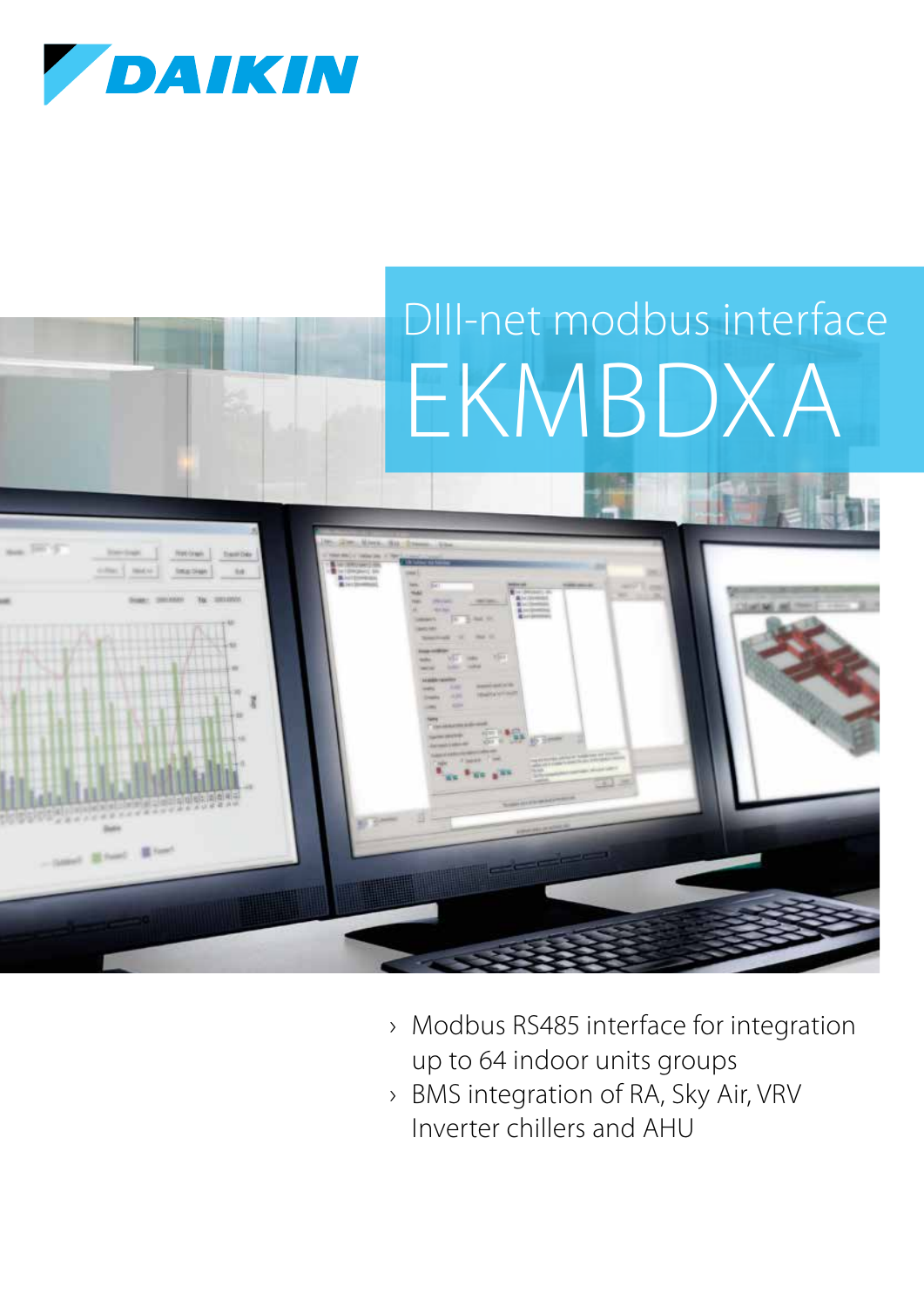### System overview

#### Cross pillar integration

Easy integration of:

- VRV indoor units
- Heat reclaim ventilation
- VRV hydroboxes
- Biddle air curtains
- Split and Sky Air indoor units
- Daikin Altherma Flex Type heating
- Inverter chillers
- DX air handling units

For detailed information on compatible products refer to the engineering databook



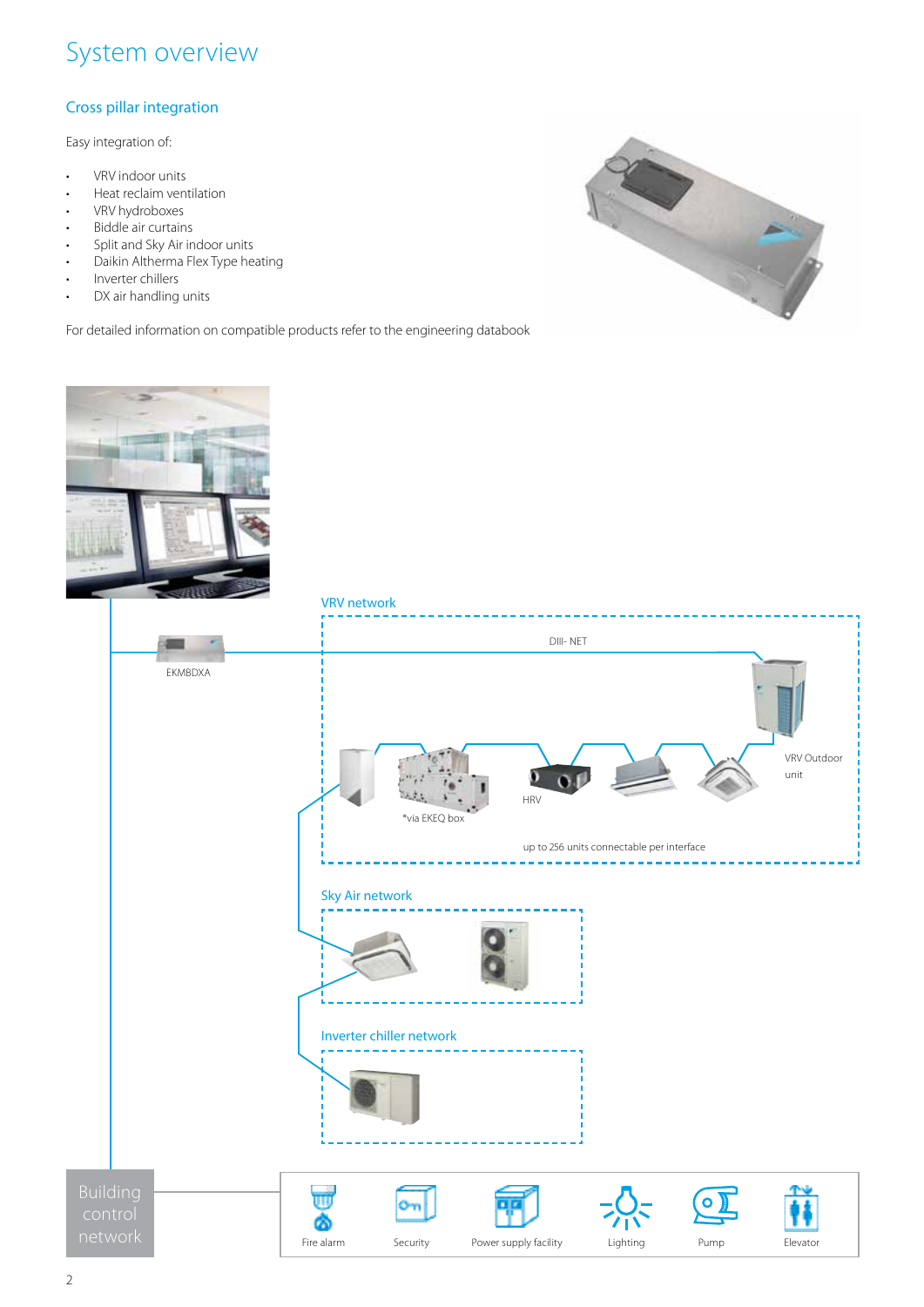## Overview of functions

|                                     |           | VRV/<br><b>Sky Air</b> | <b>HRV</b> | <b>Split</b> | <b>VRV</b><br>hydrobox<br>LT & HT | Air<br>curtains | <b>ERQ</b><br>control<br>box<br>for AHU | <b>Heating</b> | Applied |
|-------------------------------------|-----------|------------------------|------------|--------------|-----------------------------------|-----------------|-----------------------------------------|----------------|---------|
| On/Off                              | R/W       | ٠                      | $\bullet$  | ۰            | ٠                                 |                 | ٠                                       | ٠              |         |
| Error                               | <b>RO</b> | ٠                      | $\bullet$  | ۰            | ٠                                 | ۰               | ٠                                       |                |         |
| Operation mode                      | R/W       | $\bullet$              | ٠          | ۰            | $\bullet$                         | ٠               | $\bullet$                               | ۰              | ٠       |
| Ventilation operation mode          | R/W       |                        | $\bullet$  |              |                                   |                 |                                         |                |         |
| Quiet mode (low noise)              | R/W       |                        |            |              | ٠                                 |                 |                                         | ٠              | ٠       |
| Fan speed                           | R/W       | $\bullet$              | $\bullet$  |              |                                   | $\bullet$       |                                         |                |         |
| Fan direction                       | R/W       | $\bullet$              |            |              |                                   |                 |                                         |                |         |
| Room temperature                    | <b>RO</b> | $\bullet$              |            | $\bullet$    | $\bullet$                         |                 | $\bullet$                               | $\bullet$      |         |
| Room temperature setpoint           | R/W       | $\bullet$              |            |              | ó                                 |                 |                                         |                |         |
| Room temperature setpoint range     | <b>RO</b> | $\bullet$              |            | ٠            | $\bullet$                         |                 | ٠                                       | ٠              |         |
| Leaving water setpoint              | R/W       |                        |            |              | $\bullet$                         |                 |                                         | ó              | ٠       |
| Leaving water setpoint range        | <b>RO</b> |                        |            |              | ŏ                                 |                 |                                         |                |         |
| Filter sign                         | R/W       | ٠                      | ö          |              |                                   |                 |                                         | ٠              |         |
| Domestic hot water Rehaet / Storage | R/W       |                        |            |              | $\bullet$                         |                 |                                         | $\bullet$      |         |
| user interface lock                 | W         | ٠                      | $\bullet$  | ٠            | ٠                                 | ٠               | ٠                                       | ٠              | ٠       |
| Forced off                          | R/W       | ٠                      | $\bullet$  | ٠            | $\bullet$                         | ۰               | ٠                                       | ٠              |         |
| Indoor status                       | <b>RO</b> | $\bullet$              |            | ٠            | ٠                                 | ٠               | ٠                                       | ٠              |         |
| Indoor unit capability              | <b>RO</b> | $\bullet$              |            | ۰            | $\bullet$                         | ٠               | ٠                                       |                | ٠       |
| Indoor detail                       | <b>RO</b> | $\bullet$              |            |              | ۰                                 | $\bullet$       |                                         |                |         |
| Communication status of units       | <b>RO</b> | ٠                      | ٠          |              | ۰                                 | ٠               | ٥                                       |                |         |
| Adapter status                      | <b>RO</b> |                        | ö          |              | ۰                                 |                 |                                         |                |         |

RO: Read only = Monitor

RW: Read/write = Monitor & control

Note: For full details and selection refer to engineering databook

## Specifications

|                                             |                               |        | <b>EKMBDXA7V1</b>                                                    |  |  |  |  |
|---------------------------------------------|-------------------------------|--------|----------------------------------------------------------------------|--|--|--|--|
| Maximum number of connectable indoor units  |                               |        | 64                                                                   |  |  |  |  |
| Maximum number of connectable outdoor units |                               |        | 10                                                                   |  |  |  |  |
| Communication                               | <b>DIII-NET - Remark</b>      |        | DIII-NET (F1F2)                                                      |  |  |  |  |
|                                             | Protocol - Remark             |        | 2 wire; communication speed: 9600 bps or 19200 bps                   |  |  |  |  |
|                                             | Protocol - Type               |        | RS485 (modbus)                                                       |  |  |  |  |
|                                             | Protocol - Max. Wiring length | m      | 500                                                                  |  |  |  |  |
| Parity / Stop bit                           |                               |        | Even 1 stop bit / Odd 1 stop bit / None 2 stop bit / None 1 stop bit |  |  |  |  |
| <b>Dimensions</b>                           | HeightxWidthxDepth            | mm     | 124x379x87                                                           |  |  |  |  |
| Weight                                      |                               | kg     | 2.1                                                                  |  |  |  |  |
| Ambient temperature - operation             | Max.                          | °C     | 60                                                                   |  |  |  |  |
|                                             | Min.                          | °C     | 0                                                                    |  |  |  |  |
| Installation                                |                               |        | Indoor installation                                                  |  |  |  |  |
| Power supply                                | Frequency                     | Hz     | 50                                                                   |  |  |  |  |
|                                             | Voltage                       | $\vee$ | 220-240                                                              |  |  |  |  |

Compatible with all DIII-net centralised controls such as Intelligent Touch Manager, … For more information refer to engineer databook.